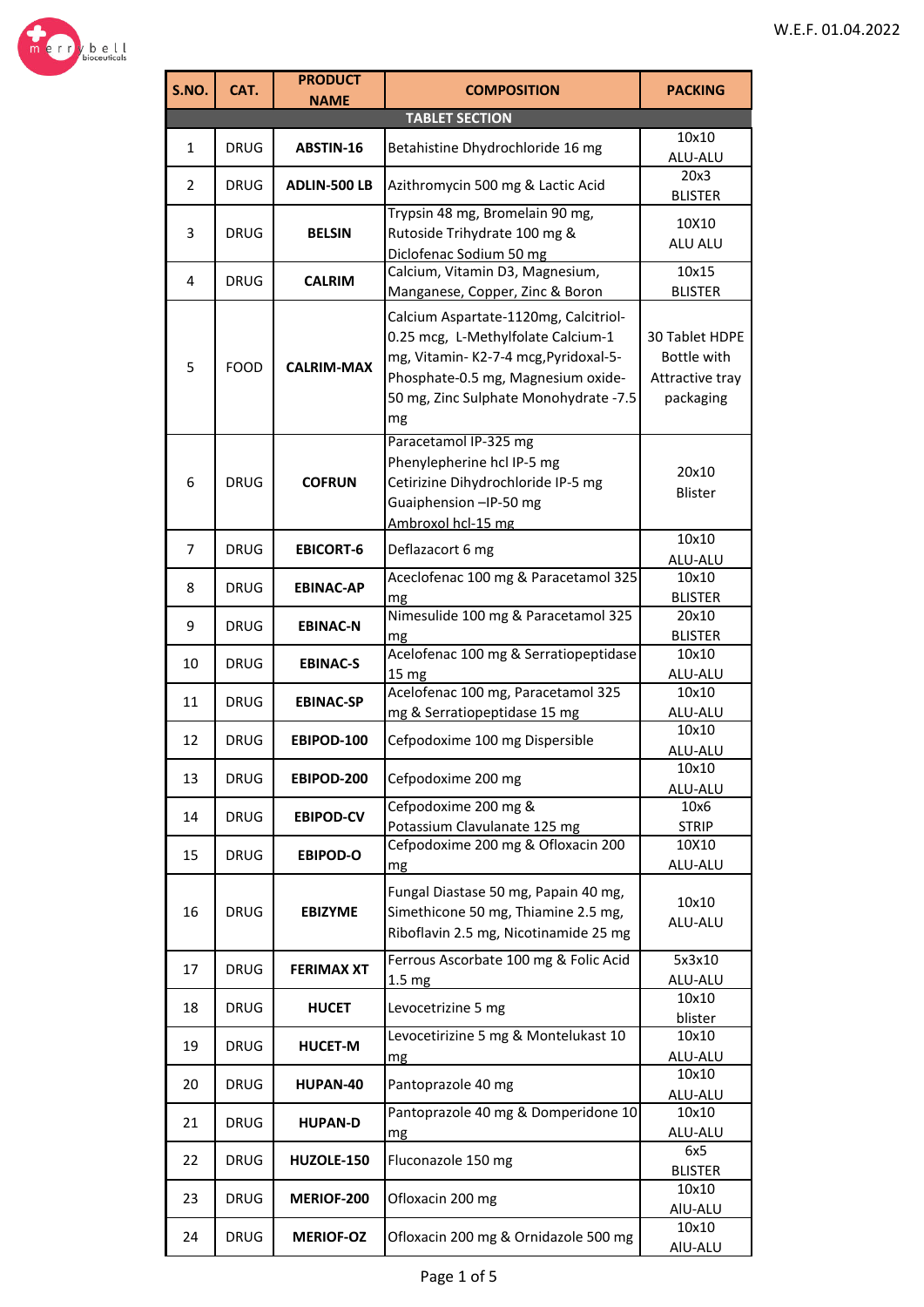

| S.NO. | CAT.        | <b>PRODUCT</b>        | <b>COMPOSITION</b>                                                                                                                                                                                                                  | <b>PACKING</b>                          |
|-------|-------------|-----------------------|-------------------------------------------------------------------------------------------------------------------------------------------------------------------------------------------------------------------------------------|-----------------------------------------|
|       |             | <b>NAME</b>           |                                                                                                                                                                                                                                     |                                         |
| 25    | <b>DRUG</b> | <b>PATRAS- 625 LB</b> | Amoxycillin Trihydrate- 500 mg,<br>Potassium Clavulanate -125 mg &<br>Lactic Acid Bacillus 60 million spores                                                                                                                        | 10X10<br><b>STRIP</b>                   |
| 26    | <b>DRUG</b> | <b>SKODA</b>          | Doxylamine Succinate 10 mg,<br>Pyridoxine HCL 10 mg & Folic Acid 2.5<br>mg                                                                                                                                                          | 10x10<br>ALU-ALU                        |
| 27    | <b>DRUG</b> | <b>TELBEE-AM</b>      | Telmisartan 40 mg & Amlodipine 5 mg                                                                                                                                                                                                 | 10X10<br><b>STRIP</b>                   |
| 28    | <b>DRUG</b> | VIGOCEF-100           | Cefixime 100 mg                                                                                                                                                                                                                     | 10x10<br>ALU-ALU                        |
| 29    | <b>DRUG</b> | VIGOCEF-LB 200        | Cefixime 200 mg, Lactic acid bacillus<br>2.5 billion spores                                                                                                                                                                         | 10x10<br><b>STRIP</b>                   |
| 30    | <b>DRUG</b> | <b>VIGOCEF-O</b>      | Cefixime 200 mg & Ofloxacin 200 mg                                                                                                                                                                                                  | 10x10<br>ALU-ALU                        |
| 31    | <b>DRUG</b> | <b>VIGOCEF-AZ LB</b>  | Cefixime 200mg +Azithromycin 250mg<br>with Lactic Acid                                                                                                                                                                              | 10x10<br>ALU-ALU                        |
|       |             |                       | <b>CAPSULE SECTION</b>                                                                                                                                                                                                              |                                         |
| 32    | <b>DRUG</b> | <b>EBILAC</b>         | Fructooligosaccharide 200 mg, L-<br>Glutamine USP 100 mg,<br>Bifidobacterium bifidum 150 millions,<br>Bifidobacterium Longum 150 millions,<br>Lactobacillus Acidophilus 300 millions,<br>Streptococcus Thermophilus 150<br>millions | 10x10<br>ALU-ALU                        |
| 33    | <b>FOOD</b> | <b>EMCO-PLUS</b>      | Methylcobalamin 1500 mcg, Alpha<br>Lipoic Acid 100 mg, Pyridoxine<br>Hydrochloride 3 mg, Folic Acid 1.5 mg,<br>Zinc 15 mg, Chromium 60 mcg,<br>Selenium 65 mcg, Biotin & Inositol 2<br>mg                                           | 10x1x10<br>ALU-ALU                      |
| 34    | DRUG        | <b>ESOBEL-DSR</b>     | Esomeprazole 40 mg & Domperidone<br>30 mg (SUSTAINED RELEASE)                                                                                                                                                                       | 10x10<br><b>STRIP</b>                   |
| 35    | <b>DRUG</b> | <b>HUPAN-DSR</b>      | Pantoprazole 40 mg & Domperidone 30<br>mg (SUSTAINED RELEASE)                                                                                                                                                                       | 10X10<br>ALU-ALU                        |
| 36    | <b>DRUG</b> | ITRABEL-200           | Itraconazole 200Mg (As Pellets)                                                                                                                                                                                                     | 10x1X4<br><b>BLISTER</b>                |
| 37    | <b>FOOD</b> | <b>LIDIYA</b>         | Lycopene (6%) , Vit. C, E, B1, B2, B6,<br>B12, L-Lysine, Nicotinamide And<br>Minerals                                                                                                                                               | 5x3x10<br>ALU-ALU                       |
| 38    | <b>DRUG</b> | <b>OLIK-D</b>         | Omeprazole 20 mg & Domperidone 10<br>mg                                                                                                                                                                                             | 20x10<br><b>STRIP</b>                   |
| 39    | <b>DRUG</b> | <b>RABRIM-DSR</b>     | Rabeprazole 20 mg & Domperidone 30<br>mg (SUSTAINED RELEASE)                                                                                                                                                                        | 10x10<br>ALU-ALU                        |
| 40    | <b>DRUG</b> | <b>RABRIM-LS</b>      | Rabeprazole 20 mg & Levosulpride 75<br>mg (SUSTAINED RELEASE)                                                                                                                                                                       | 10x10<br>ALU-ALU                        |
| 41    | <b>FOOD</b> | <b>VITRUN</b>         | Antioxidant, Multivitamin &<br>Multiminerals                                                                                                                                                                                        | 10x1x10<br><b>BLISTER</b>               |
| 42    | <b>FOOD</b> | <b>VITRUN-G</b>       | Ginseng, Ginkgo biloba, Green tea<br>extract with Vitamins & Multimineral<br><b>SOFT GEL CAPSULE SECTION</b>                                                                                                                        | 10x1x10<br>ALU-ALU<br><b>GOLDEN PVC</b> |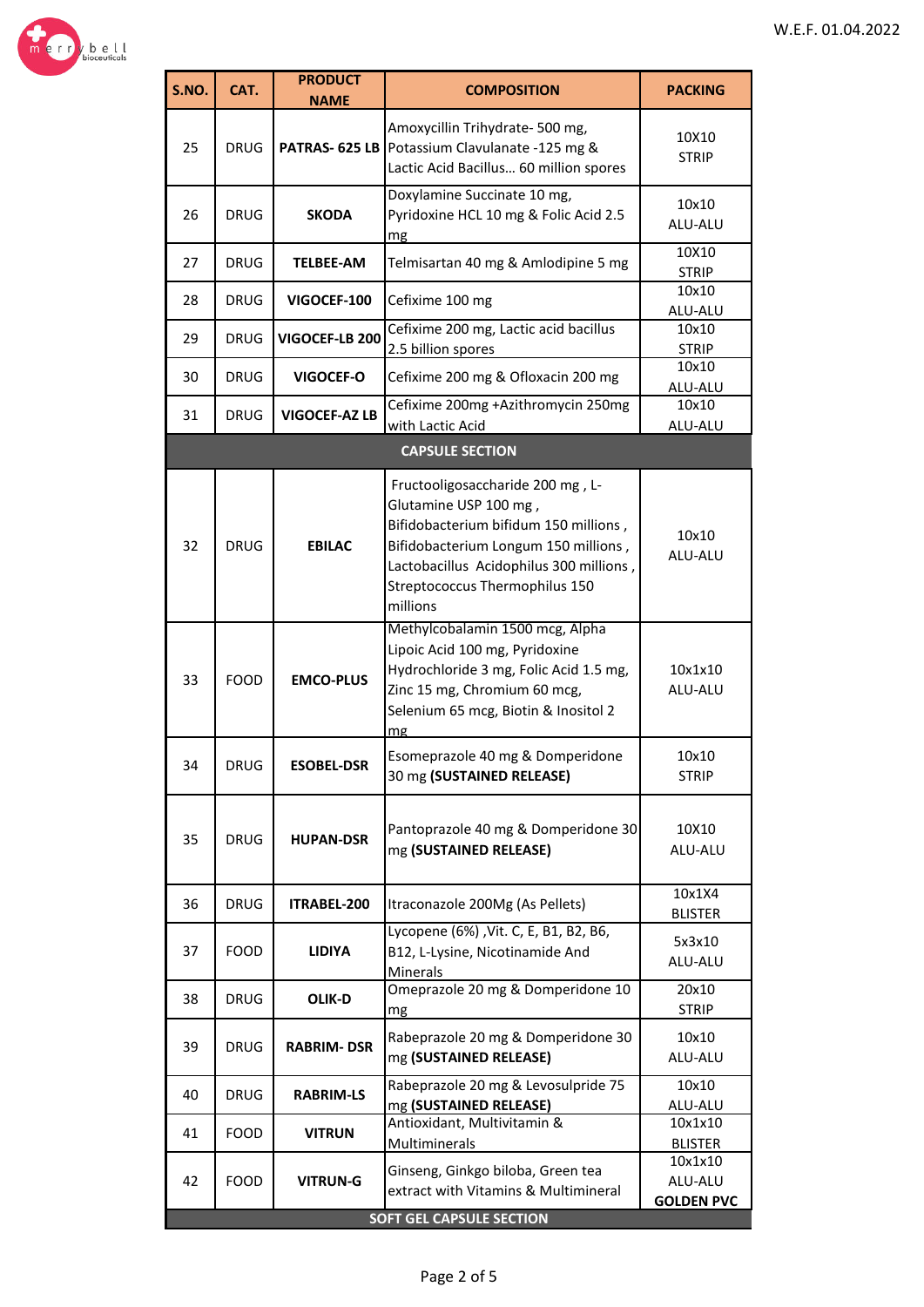

| S.NO. | CAT.        | <b>PRODUCT</b><br><b>NAME</b> | <b>COMPOSITION</b>                                                                                                        | <b>PACKING</b>                              |
|-------|-------------|-------------------------------|---------------------------------------------------------------------------------------------------------------------------|---------------------------------------------|
| 43    | <b>FOOD</b> |                               | Lecithin 750 mg, Methylcobalamin<br>BEL-NERVE PLUS 1500 mcg, Pregabalin 75 mg, Biotin 5<br>mg & Cholecalciferol 1000 I.U. | 10X1X10<br><b>BLISTER</b>                   |
| 44    | <b>DRUG</b> | <b>CALRIM-C</b>               | Calcitriol 0.25 mcg, Calcium Citrate 500<br>mg, Zinc 7.50 mg & Magnesium 50 mg                                            | 10x1x10<br><b>BLISTER</b>                   |
| 45    | <b>DRUG</b> | <b>CALRIM-K2</b>              | Calcitriol IP 0.25 mcg, Calcium citrate<br>maleate 500 mg, Vitamin k2-7 50 mcg<br>& Zinc oxide 7.5 mg                     | 10x1x10<br><b>BLISTER</b>                   |
| 46    | <b>DRUG</b> | <b>CALRIM-M</b>               | Mecobalamin 1500 Mcg, Calcium<br>Carbonate 500 Mg Calcitriol 0.25 Mcg<br>,Zinc 7.5 mg, Magnesium 50 mg                    | 10x1x10<br><b>BLISTER</b>                   |
| 47    | <b>DRUG</b> | <b>GLOSID</b>                 | Grape Seed Extract 25 mg, Lycopene<br>6% 2 mg, Lutein 8% 3 mg, Vitamins,<br>Zinc & Sodium Selenium                        | 10x1x10<br><b>BLISTER</b>                   |
|       |             |                               | <b>LIQUID SECTION</b><br>Paracetamol 125 mg,                                                                              |                                             |
| 48    | <b>DRUG</b> | <b>BELCOLD</b>                | Cholrpheniramine Maleate 0.5 mg,<br>Phenylepherine HCl 5mg & Sodium<br>citrate 60 mg                                      | 60 ML<br>with Measuring<br>Cap              |
| 49    | <b>FOOD</b> | <b>CALRIM</b>                 | Calcium Carbonate, D3, Zinc & L-lysine<br>(SUGAR FREE-ORANGE FLAVOUR)                                                     | 200 ML<br>M.CARTON                          |
| 50    | DRUG        | <b>COFRUN</b>                 | Ambroxol 15 mg, Terbutaline 1.5 mg,<br>Guaiphensin 50 mg & Menthol 0.5 mg                                                 | 100 ML<br>with Measuring<br>Cap             |
| 51    | DRUG        | <b>COFRUN-D</b>               | Dextromethorphan Hydrobromide IP<br>10mg, Phenylephrine Hydrochloride IP<br>5mg, Chlorpheniramine Maleate IP<br>2mg.      | 100 ml<br>with Measuring<br>Cap             |
| 52    | <b>DRUG</b> | <b>COFRUN-LS</b>              | Levosalbutamol 1 mg, Guaiphenesin 50<br>mg & Ambroxol 30 mg                                                               | 100 ML<br>M.CARTON<br>with Measuring<br>Cap |
| 53    | <b>DRUG</b> | <b>EBICORT</b>                | Deflazacort 6 mg                                                                                                          | 30 ML<br>M.CARTON<br>with Measuring<br>Cap  |
| 54    | <b>DRUG</b> | <b>EBINAC-M</b>               | Paracetamol 125 mg & Mefenamic Acid<br>50 mg                                                                              | 60 ML<br>M.CARTON<br>with Measuring<br>Cap  |
| 55    | <b>DRUG</b> | <b>EBIZYME</b>                | Fungal Diastase & Pepsin Syrup                                                                                            | 200 ML<br>M.CARTON                          |
| 56    | FOOD        | <b>FERIMAX</b>                | Sodium Feredetate 231 mg, Folic Acid<br>1.5 mg, Vitamin B12 & Zinc 5 mg Syp.                                              | 200 ML<br>M.CARTON                          |
| 57    | <b>DRUG</b> | <b>HUDRINE</b>                | Cyproheptadine 2 mg, Tricholine 275<br>mg & Sorbitol 70% Syp                                                              | 200 ML<br>M.CARTON                          |
| 58    | <b>DRUG</b> | <b>ICYCARE</b>                | Magaldrate 400 mg & Simethicone 20<br>mg Mint/Saunf Flavour                                                               | 170 ML                                      |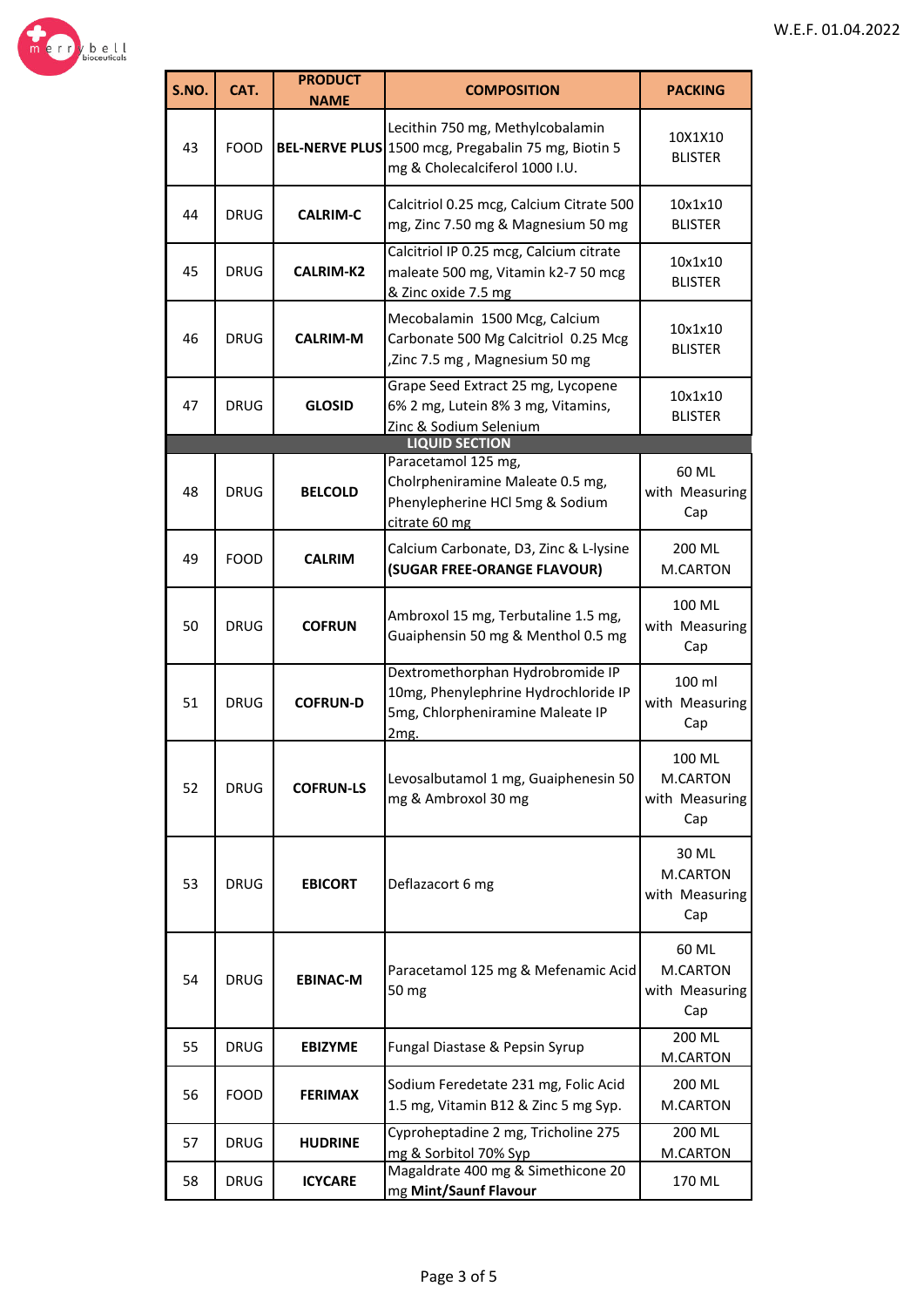



| S.NO. | CAT.        | <b>PRODUCT</b><br><b>NAME</b>   | <b>COMPOSITION</b>                                                                                                                                                                                                        | <b>PACKING</b>                                                         |
|-------|-------------|---------------------------------|---------------------------------------------------------------------------------------------------------------------------------------------------------------------------------------------------------------------------|------------------------------------------------------------------------|
| 59    | <b>DRUG</b> | <b>LIDIYA</b>                   | Lycopene USP 2000 mcg, Niacinamide<br>IP 25 mg, Pyridoxine Hydrocloride IP<br>1.5 mg, Cyanocobalamin IP 1 mcg,<br>Folic acid IP 100 mcg, Selenium 35 mcg<br>, Zinc 3 mg, Manganese2 mg, Iodine<br>100 mcg, Copper 500 mcg | 200 ML<br><b>M.CARTON</b>                                              |
| 60    | <b>DRUG</b> | <b>MERIOF-OZ</b>                | Ofloxacin IP 50 mg, Metranidazole<br>Benzoate-120 mg, Simethicone IP<br>10 <sub>mg</sub> .                                                                                                                                | 30 ML.<br>M.CARTON<br>with Measuring<br>Cap                            |
| 61    | <b>DRUG</b> | <b>MERIOF-OZ</b><br><b>PLUS</b> | Ofloxacin IP-50 mg<br>Ornidazole IP-125 mg<br>Racecadotril IP-15 mg                                                                                                                                                       | 30 ML<br><b>M.CARTON</b><br>with Measuring<br>Cap                      |
| 62    | <b>FOOD</b> | <b>VITRUN</b>                   | Antioxidant, Multivitamin &<br><b>Multiminerals Drops</b>                                                                                                                                                                 | 15 MI<br><b>DROPS</b>                                                  |
| 63    | <b>FOOD</b> | <b>VITRUN</b>                   | Antioxidant, Multivitamin &<br>Multiminerals Syrup                                                                                                                                                                        | 200 ML<br><b>M.CARTON</b>                                              |
|       |             |                                 | <b>DRY SYRUP SECTION</b>                                                                                                                                                                                                  |                                                                        |
| 64    | <b>FOOD</b> | <b>EBILAC-Z</b>                 | A very strong combination of Prebiotic<br>& Probiotic with Zinc                                                                                                                                                           | 60 ML<br><b>SPECIAL MONO</b><br><b>CARTON</b><br>with Measuring<br>Cap |
| 65    | <b>DRUG</b> | EBIPOD-50<br>(With WFI)         | Cefpodoxime Proxetil IP-50 mg                                                                                                                                                                                             | 30 ML PET<br><b>BOTTLE WITH</b><br><b>M.CARTON</b><br>(WITH WATER)     |